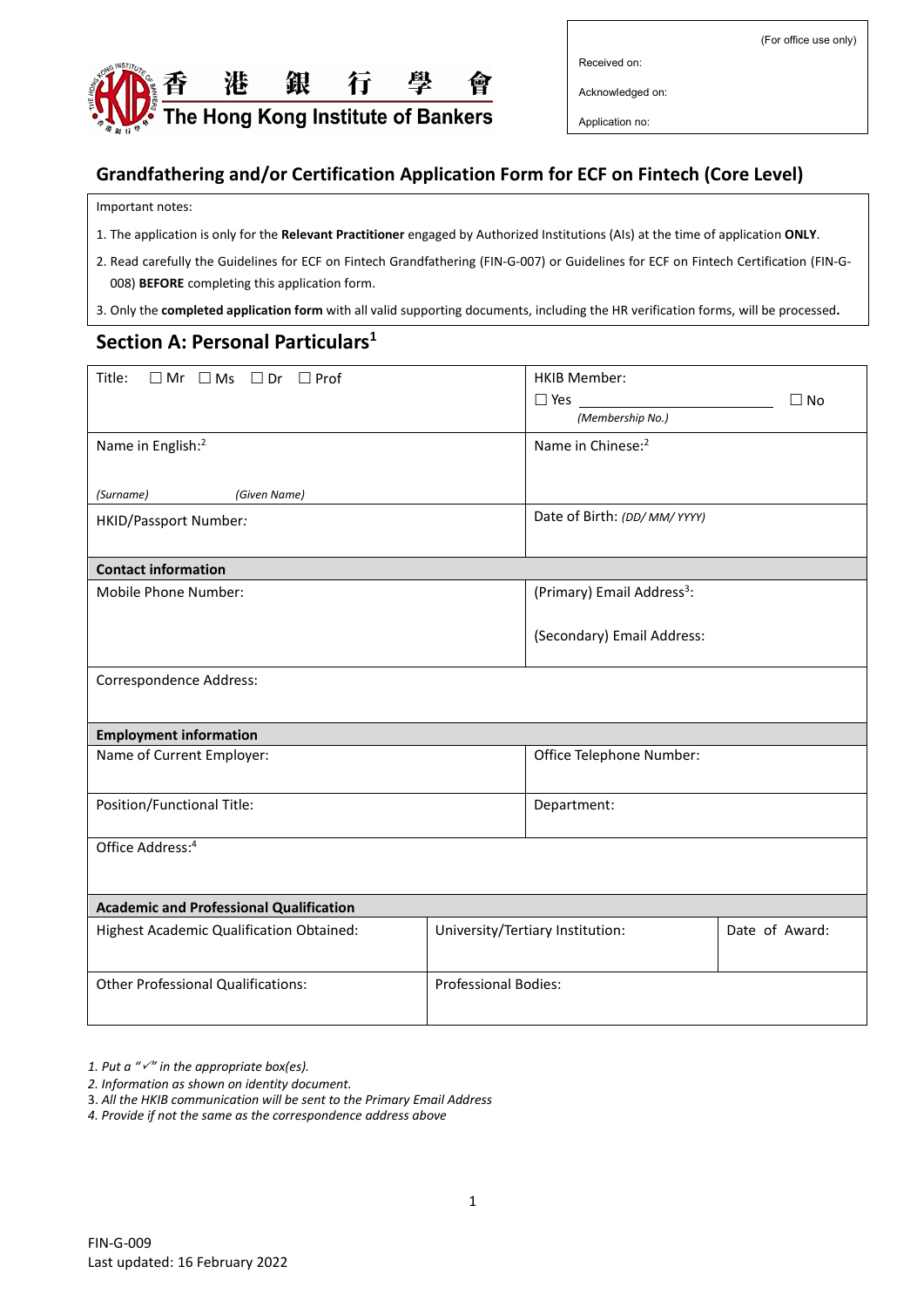

## **Section B: Indication of Application Types**

Indicate the type(s) of application by putting a " $\checkmark$ " in the appropriate box.

Put a " $\checkmark$ " in both boxes for Type 1 and Type 2 if you would like to apply for both grandfathering and certification.

| $\Box$ Type 1: Grandfathering Application for ECF on Fintech (Core Level) |                                                                                                                                                                                                                                          |  |  |  |  |  |
|---------------------------------------------------------------------------|------------------------------------------------------------------------------------------------------------------------------------------------------------------------------------------------------------------------------------------|--|--|--|--|--|
| Eligibility:                                                              | Possessing at least 3 years of relevant work experience in Fintech projects and/or any of                                                                                                                                                |  |  |  |  |  |
|                                                                           | the functions as specified in the "Key Roles/Responsibilities" of Role 1 to Role 4 of the                                                                                                                                                |  |  |  |  |  |
|                                                                           | <b>HR verification Annex (Core Level)</b> (p.AC2–AC3); and employed by an AI at the time of                                                                                                                                              |  |  |  |  |  |
|                                                                           | application.                                                                                                                                                                                                                             |  |  |  |  |  |
|                                                                           | $\Box$ Type 2: Associate Fintech Professional (CPFinT(A)) Certification Application                                                                                                                                                      |  |  |  |  |  |
| Eligibility:                                                              | $\Box$ Option I:                                                                                                                                                                                                                         |  |  |  |  |  |
|                                                                           | With grandfathered status of ECF on Fintech (Core Level); and                                                                                                                                                                            |  |  |  |  |  |
|                                                                           | Employed by an AI at the time of application.                                                                                                                                                                                            |  |  |  |  |  |
|                                                                           | <b>Option II:</b><br>⊔                                                                                                                                                                                                                   |  |  |  |  |  |
|                                                                           | Completion of Module 1 to Module 4 of ECF-Fintech Core Level training programme; and                                                                                                                                                     |  |  |  |  |  |
|                                                                           | Possessing at least 1 year of relevant work experience in Fintech projects and/or any of<br>the functions as specified in the "Key Roles/Responsibilities" of Role 1 to Role 4 of the HR<br>verification Annex (Core Level) (p.AC2-AC3). |  |  |  |  |  |

# **Section C: Relevant Employment History**

List all the relevant employment history in the Fintech or related functions in **reverse chronological order**. Work experience does not need to be continuous. Each position listed requires completing a separate **HR Verification Annex (Core Level)** form (p.AC2–AC3).

| Job<br>Number    | Employer | Position | <b>Employment Period for the</b><br>position<br>(DD/MM/YYYY) |
|------------------|----------|----------|--------------------------------------------------------------|
| <b>Current</b>   |          |          | From                                                         |
|                  |          |          | To                                                           |
| Job <sub>2</sub> |          |          | From                                                         |
|                  |          |          | To                                                           |
| Job 3            |          |          | From                                                         |
|                  |          |          | To                                                           |
|                  |          |          | $\mathbf{u}$ $\mathbf{u}$<br>$\sqrt{1}$                      |

Total relevant work experience: \_\_\_\_\_\_\_\_\_\_\_\_ year(s) \_\_\_\_\_\_\_\_\_\_\_\_\_\_\_\_\_ month(s)

Total number of HR Verification Annex (Core Level) form submitted: \_\_\_\_\_\_\_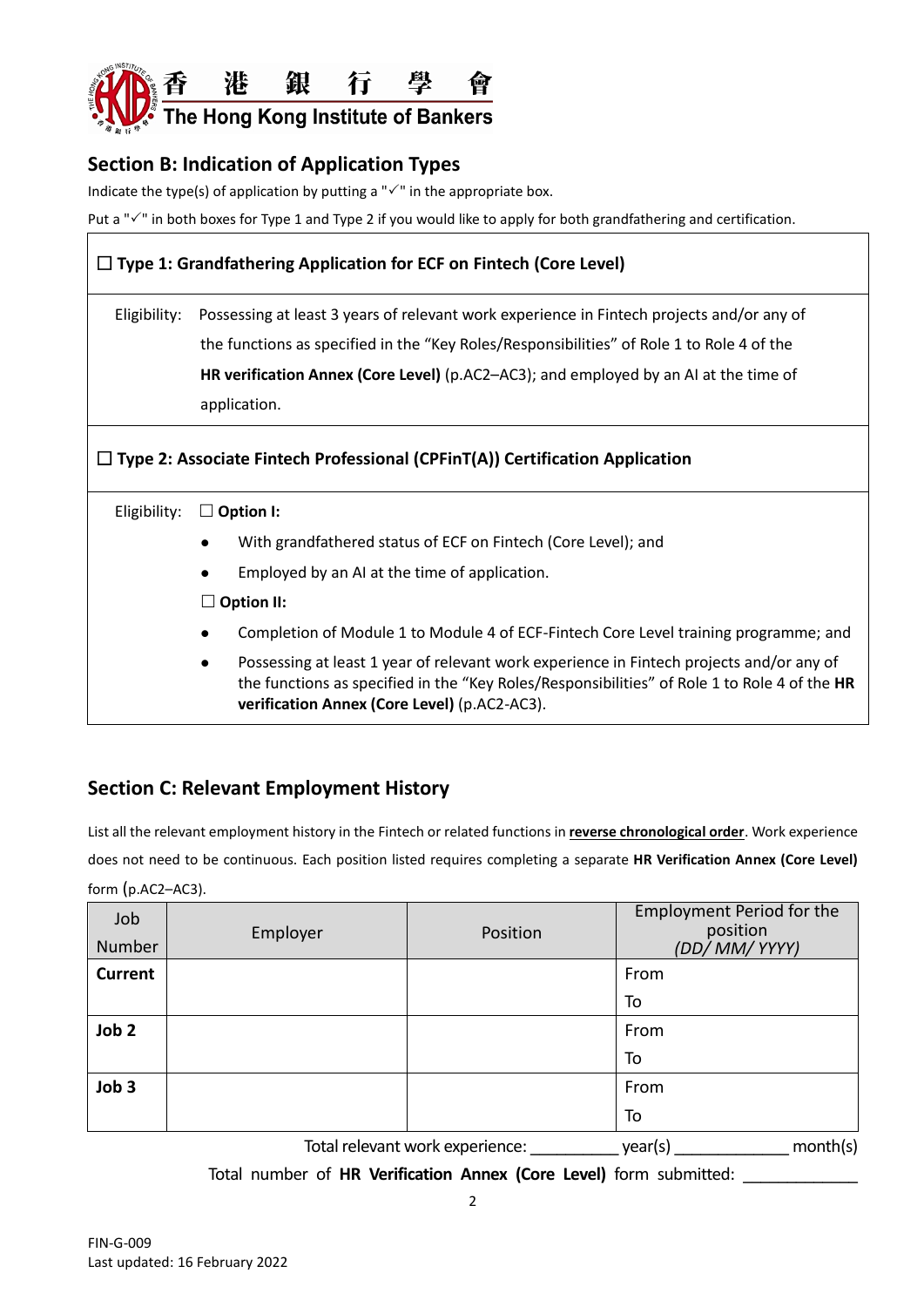

# **Section D: Declaration related to Disciplinary Actions, Investigations for Noncompliance, and Financial Status**

Put a " $\checkmark$ " in the appropriate box(es). If you have answered "Yes" to any of the questions, provide details by attaching all relevant documents relating to the matter(s).

٦

| 1. | Have you ever been reprimanded, censured, disciplined by any professional $\Box$ Yes<br>or regulatory authority?                                                                                         |               | $\Box$ No |
|----|----------------------------------------------------------------------------------------------------------------------------------------------------------------------------------------------------------|---------------|-----------|
| 2. | Have you ever had a record of non-compliance with any non-statutory codes,  <br>or been censured, disciplined, or disqualified by any professional or regulatory<br>body in relation to your profession? | $\Box$ Yes    | $\Box$ No |
| 3. | Have you ever been investigated about offences involving fraud or dishonesty,<br>or adjudged by a court to be criminally or civilly liable for fraud, dishonesty, or<br>misfeasance?                     | $\Box$ Yes    | $\Box$ No |
| 4. | Have you ever been refused or restricted from the right to carry on any<br>profession for which a specific license, registration, or other authorization is                                              | $\square$ Yes | $\Box$ No |
| 5. | Have you ever been adjudged bankrupt, or served with a bankruptcy petition?                                                                                                                              | $\Box$ Yes    | $\Box$ No |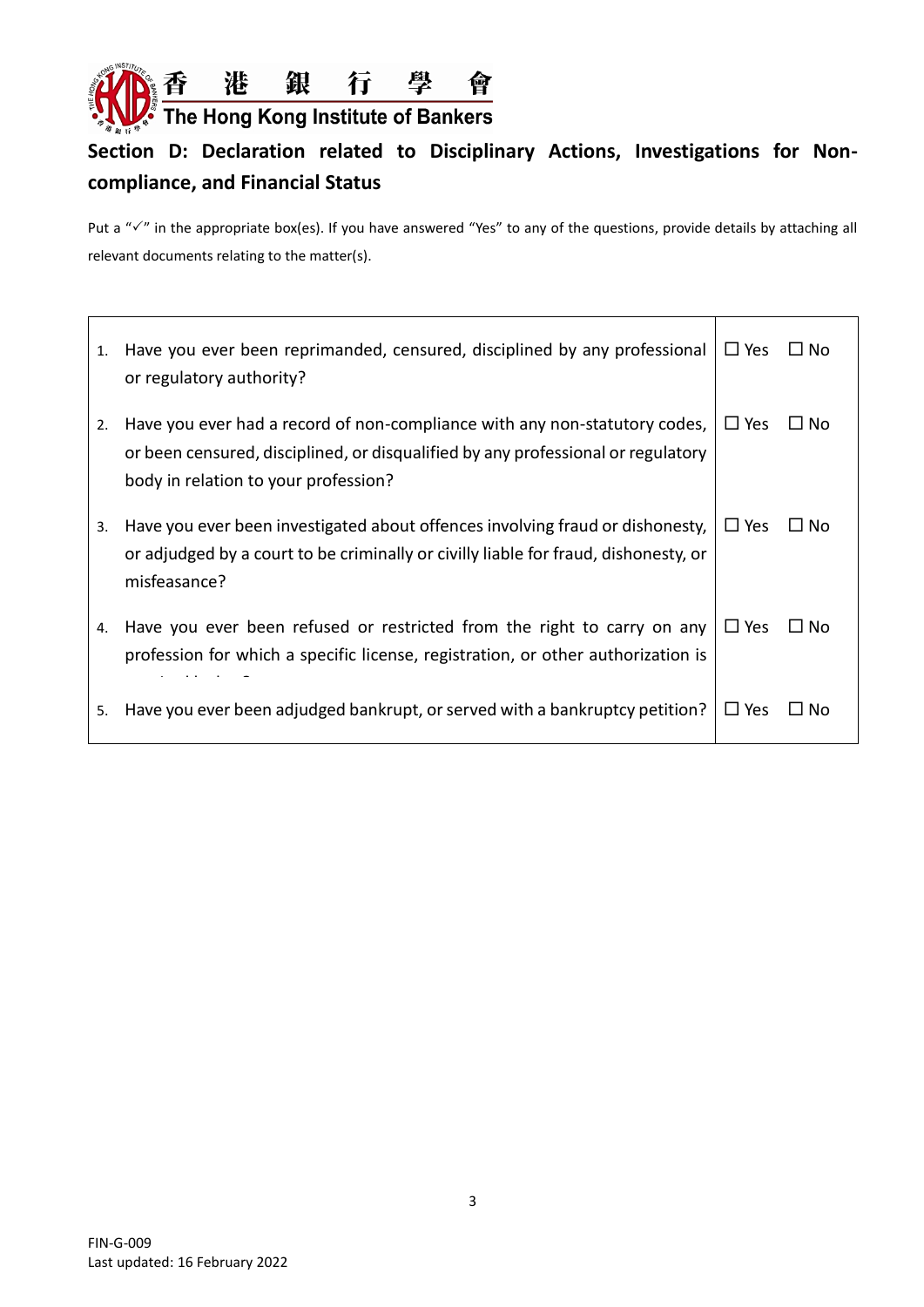

# **Section E: Payment**

|        |                                                                               | <b>Payment amount</b>                                                                                           |                 |  |  |
|--------|-------------------------------------------------------------------------------|-----------------------------------------------------------------------------------------------------------------|-----------------|--|--|
| $\Box$ |                                                                               | Grandfathering application (Core Level)                                                                         | HKD1,050        |  |  |
| □      | 1st Certification Fee for CPFinT(A) (valid until 31 December 2022)            |                                                                                                                 |                 |  |  |
|        | $\Box$                                                                        | Not currently a HKIB member                                                                                     | <b>HKD1,650</b> |  |  |
|        | □                                                                             | <b>Current and valid HKIB Ordinary member</b>                                                                   | <b>HKD570</b>   |  |  |
|        | $\Box$                                                                        | Current and valid HKIB Professional member                                                                      | Waived          |  |  |
|        | $\Box$                                                                        | <b>Current and valid Senior member</b>                                                                          | HKD1,450        |  |  |
|        | □                                                                             | <b>HKIB Default member</b>                                                                                      | HKD3,650*       |  |  |
|        |                                                                               | Total amount: HKD                                                                                               |                 |  |  |
|        |                                                                               | *HKD2,000 reinstatement fee + HKD1,650 certification fee                                                        |                 |  |  |
|        |                                                                               | <b>Payment method</b>                                                                                           |                 |  |  |
| $\Box$ |                                                                               | Paid by Employer                                                                                                |                 |  |  |
|        | П.                                                                            |                                                                                                                 |                 |  |  |
|        | $\Box$                                                                        | Company invoice (Service of the Company invoice (Service of the Company state of the Company state of the Compa |                 |  |  |
| $\Box$ |                                                                               | A cheque/ e-Cheque made payable to "The Hong Kong Institute of Bankers" (cheque no.                             |                 |  |  |
|        | ). For e-Cheque, please state "ECF on Fintech (Core Level) Grandfathering and |                                                                                                                 |                 |  |  |
|        |                                                                               | Certification" under "remarks" and email together with the completed application form to                        |                 |  |  |
|        |                                                                               | cert.gf@hkib.org.                                                                                               |                 |  |  |
| □      |                                                                               | Credit card                                                                                                     |                 |  |  |
|        | $\Box$                                                                        | Visa                                                                                                            |                 |  |  |
|        | □                                                                             | Master                                                                                                          |                 |  |  |
|        |                                                                               | Card no:                                                                                                        |                 |  |  |
|        |                                                                               | Expiry date (MM/YY):                                                                                            |                 |  |  |
|        |                                                                               |                                                                                                                 |                 |  |  |
|        |                                                                               |                                                                                                                 |                 |  |  |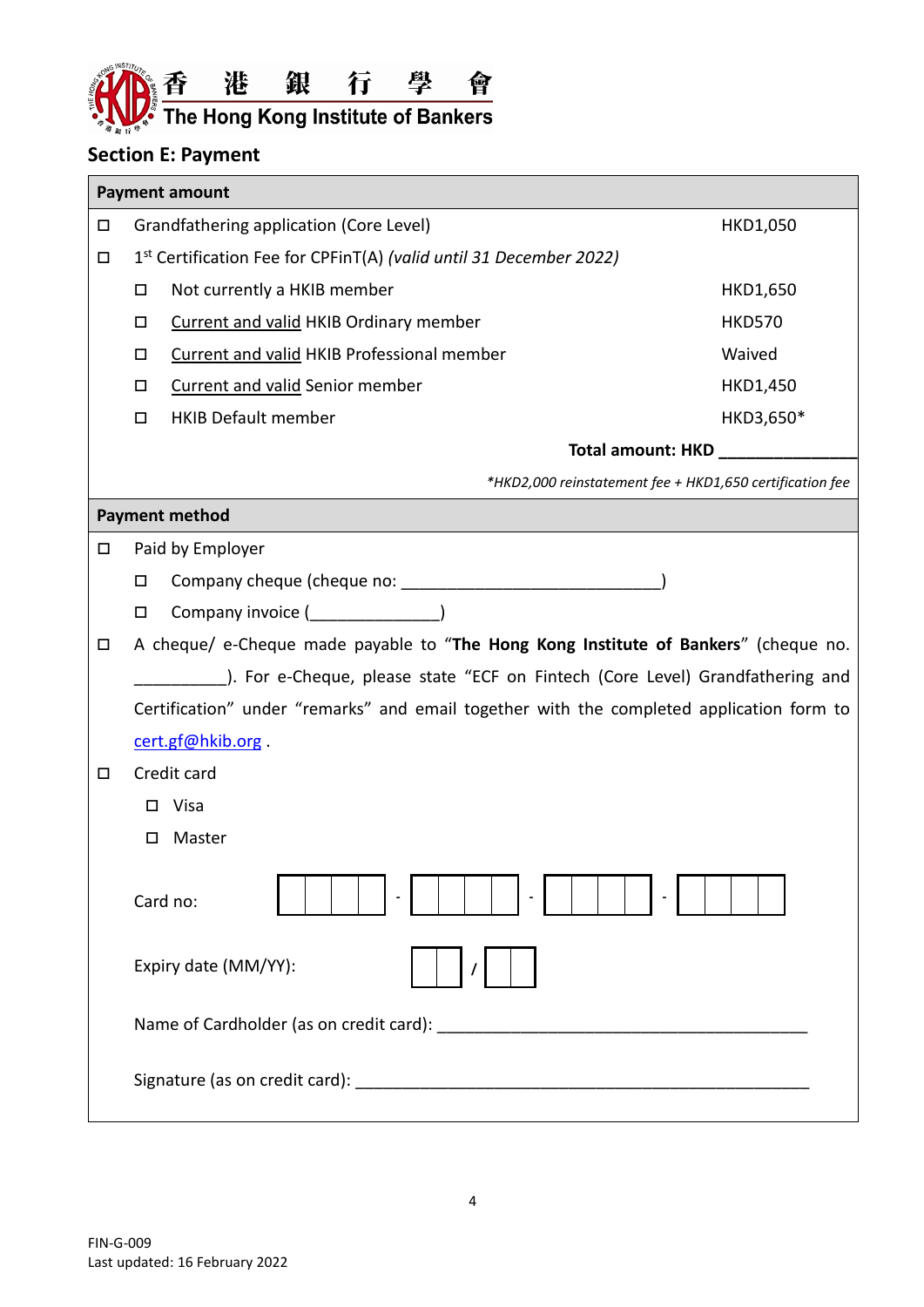

#### **Section F: Statement on Collection of Personal Data**

- It is necessary for applicants to supply their personal data and to provide all the information requested in the application documents, otherwise, the HKIB may be unable to process and consider their applications.
- The personal data provided in this form will be used for processing your application for membership, training, examination, exemption, certification, statistical, and programme information update purposes. The data will be solely handled by the HKIB staff but may be transferred to an authorized third-party providing services to the HKIB in relation to the above purposes and prescribed purposes as allowed by the law from time to time.
- When the processing and consideration of all the applications for particular training, examination, membership enrolment, exemption, and certification have been completed, the application papers of successful candidates will serve as part of the applicant's official records and will be handled by the HKIB staff in relation to the stated purposes. For unsuccessful applications, we only keep your personal data for as long as we reasonably require and, in any event only for as long as the law allows. In all such circumstances, please be assured that any personal information you supply will be kept strictly confidential.
- Applicants understand that they have the right to check whether the HKIB holds personal data about them and that, if so, they have a right of access to their personal data. They can request the HKIB to correct any inaccurate personal data and if they need to obtain a copy of their personal data or have it corrected, they can write to the HKIB. They understand that the HKIB is permitted by law to charge a reasonable fee for the processing of any data access request.
- Personal data provided on the application form will be used by the HKIB for the purpose relating to application and admission. For details of th[e Policy of Personal Data Protection Statement,](http://www.hkib.org/Content/en/materials/download/download_en20170412143347307.pdf) please refer to the website[: http://www.hkib.org.](http://www.hkib.org/)

 *The HKIB would like to provide the latest information to you via weekly eNews. If you do not wish to receive it, please tick the box.*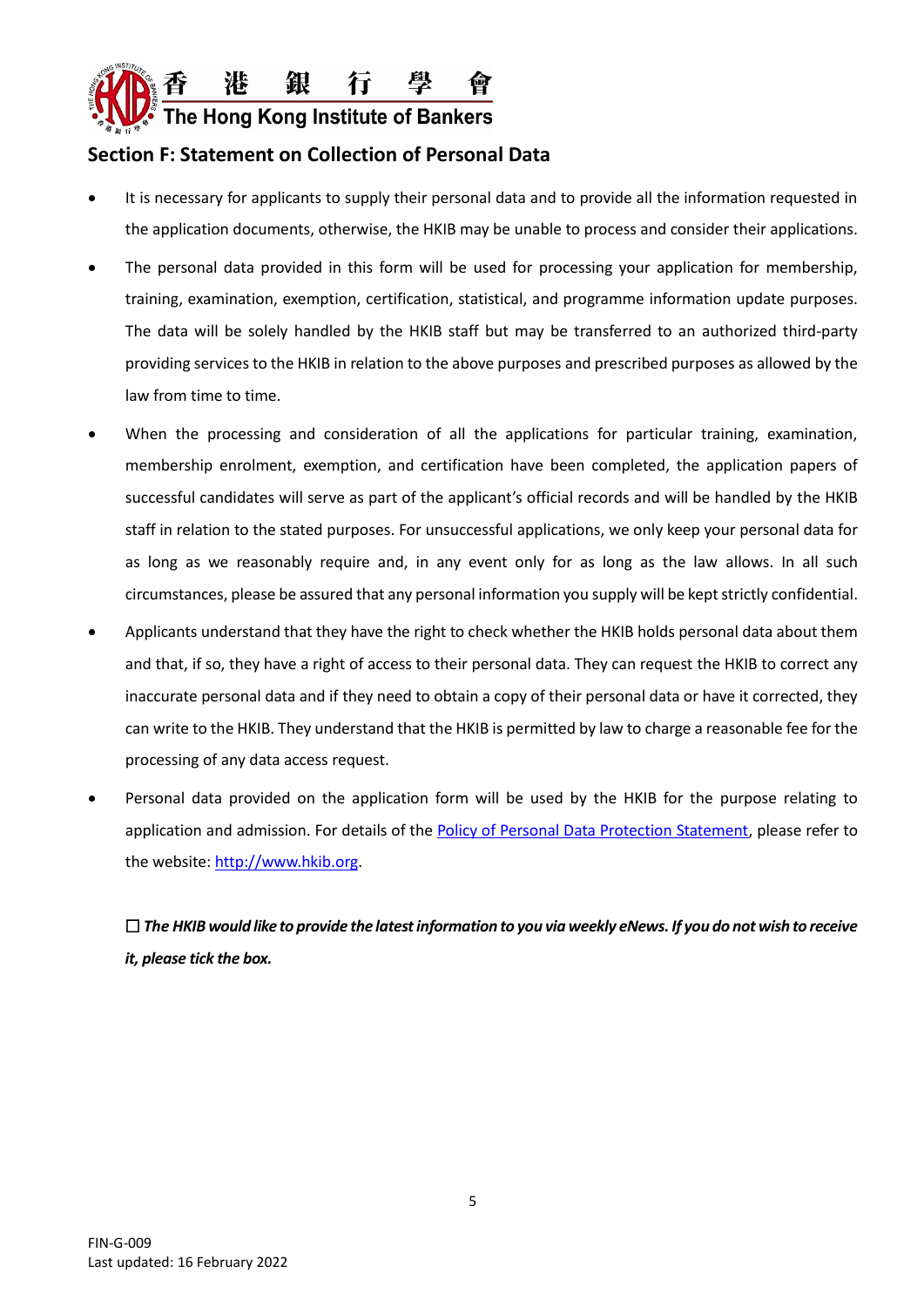

#### **Section G: Acknowledgement and Declaration**

- I declare that all information I have provided in this form is true and correct.
- I understand that the fees paid are non-refundable and non-transferable.
- I authorize the HKIB to obtain the relevant authorities to release, any information about my qualifications and/ or employment as required for my application.
- I acknowledge that the HKIB has the right to withdraw approval of grandfathering and/or certification status if I do not meet the requirements. I understand and agree that the HKIB may investigate the statements I have made with respect to this application, and that I may be subject to disciplinary actions for any misrepresentation (whether fraudulent or otherwise) in this application.
- I confirm that I have read and understood the [Policy of Personal Data Protection Statement](http://www.hkib.org/Content/en/materials/download/download_en20170412143347307.pdf) set out on the HKIB website at [http://www.hkib.org,](http://www.hkib.org/) and consent to the terms set out therein. I also understand that the Institute will use the information provided and personal data collected for administration and communication purposes.
- I have read and agreed to comply with the ["Guideline for ECF on Fintech Grandfathering"](https://www.hkma.gov.hk/media/eng/doc/key-information/guidelines-and-circular/2019/20190329e1.pdf) (FIN-G-007) and "Guideline for ECF on Fintech Certification" (FIN-G-008).

#### **Document Checklist**

To facilitate the application process, please check the following items before submitting them to the HKIB. Failure to submit the documents may cause delays or termination of the application. Please "✓" the appropriate box(es).

- $\Box$  All necessary fields on this application form filled in including your signature
- The completed form(s) of **HR Verification Annex (Core Level)** fulfilling the requirements as stipulated for grandfathering and/or certification application
- $\Box$  Certified true copies of your HKID/Passport<sup>5</sup>
- $\Box$  Payment or evidence of payment enclosed (e.g., cheque or completed Credit Card Payment Instructions)

 $\overline{a}$ 

<sup>&</sup>lt;sup>5</sup> Submitted copies of documents to the HKIB must be certified as true copies of the originals by:<br>• The HKIB staff; or

<sup>•</sup> HR/ authorized staff of current employer (Authorized Institution); or • A recognized certified public accountant/ lawyer/ banker/ notary public; or

<sup>•</sup> Hong Kong Institute of Chartered Secretaries (HKICS) member.

<sup>•</sup> The certifier must sign and date the copy document (printing his/her name clearly in capital letters underneath) and<br>clearly indicate his/her position on it. The certifier must state that it is a true copy of the origina effect).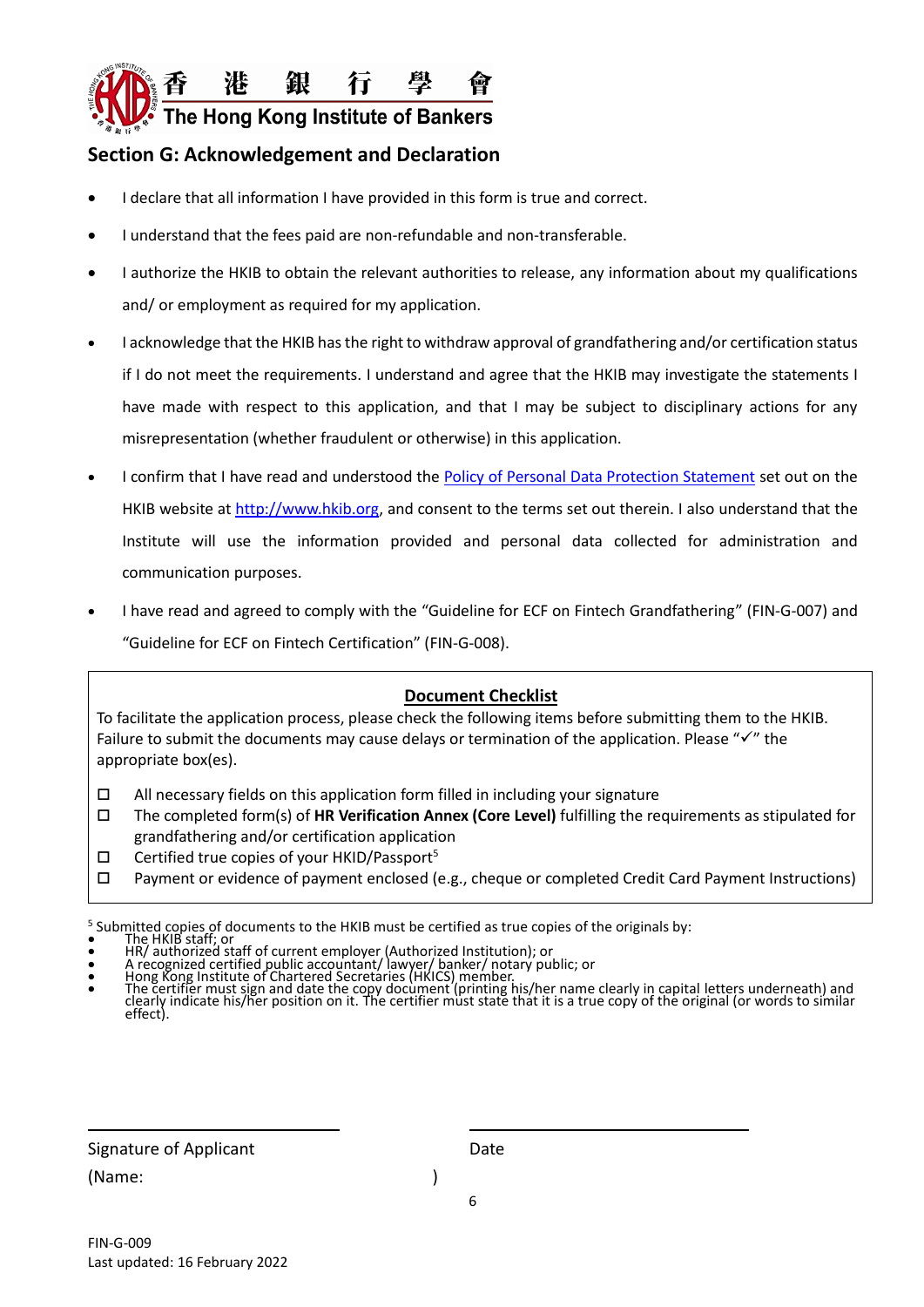

# **Grandfathering and/or Certification Application Form for ECF on Fintech (Core Level)**

**HR Department Verification Form on Key Roles/Responsibilities for Fintech Practitioner**

#### **(For entry-level and junior level staff with 0-5 years of experience)**

#### **Important notes:**

- 1. All information filled in including company chop must be true and original.
- 2. Fill in **ONE completed HR Verification Annex (Core Level) form for EACH relevant position/functional title** in your application. A completed Application Form for ECF on Fintech (Core Level) should contain p.1-6 plus the **HR Verification Annex (Core Level)** form. You can make copies of the **HR Verification Annex (Core Level)** form (p.AC1-AC3) for your use.
- 3. Use BLOCK LETTERS to complete the **HR Verification Annex (Core Level)** form.
- 4. The same set of HR verification document(s) can support both applications of grandfathering and certification in one submission. Separate submissions of grandfathering or certification applications will require another set of original HR verification document(s) even if the information contained is identical.

| <b>Employment Information</b>                 |                                                          |  |  |
|-----------------------------------------------|----------------------------------------------------------|--|--|
| Name of the applicant:                        |                                                          |  |  |
| <b>HKID/Passport number:</b>                  |                                                          |  |  |
| Job number (as stated in Section C of p.2):   | Current/Job no:                                          |  |  |
| <b>Position/Functional title:</b>             |                                                          |  |  |
| Name of employer:                             |                                                          |  |  |
| <b>Business division/department:</b>          |                                                          |  |  |
| Employment period of the stated position/     | From:                                                    |  |  |
| functional title:                             |                                                          |  |  |
| (DD/ MM/ YYYY)                                | To:                                                      |  |  |
| Key roles/responsibilities in relation to the | Role 1 - Fintech Solution Development (fill in<br>$\Box$ |  |  |
| stated position/functional title:             | p.AC2)                                                   |  |  |
| (Tick the appropriate box(es); Application    | Role 2 – Fintech Product Design (fill in p.AC2)<br>0     |  |  |
| will be processed based on the role(s)        | Role 3 - Fintech Strategy and Management (fill<br>0      |  |  |
| ticked)                                       | in $p.$ AC3)                                             |  |  |
|                                               | Role 4 - Regtech (fill in p.AC3)<br>$\Box$               |  |  |
| Total number of years and months of           |                                                          |  |  |
| carrying out any of the above specified       | years months                                             |  |  |
| role(s) function in the stated position       |                                                          |  |  |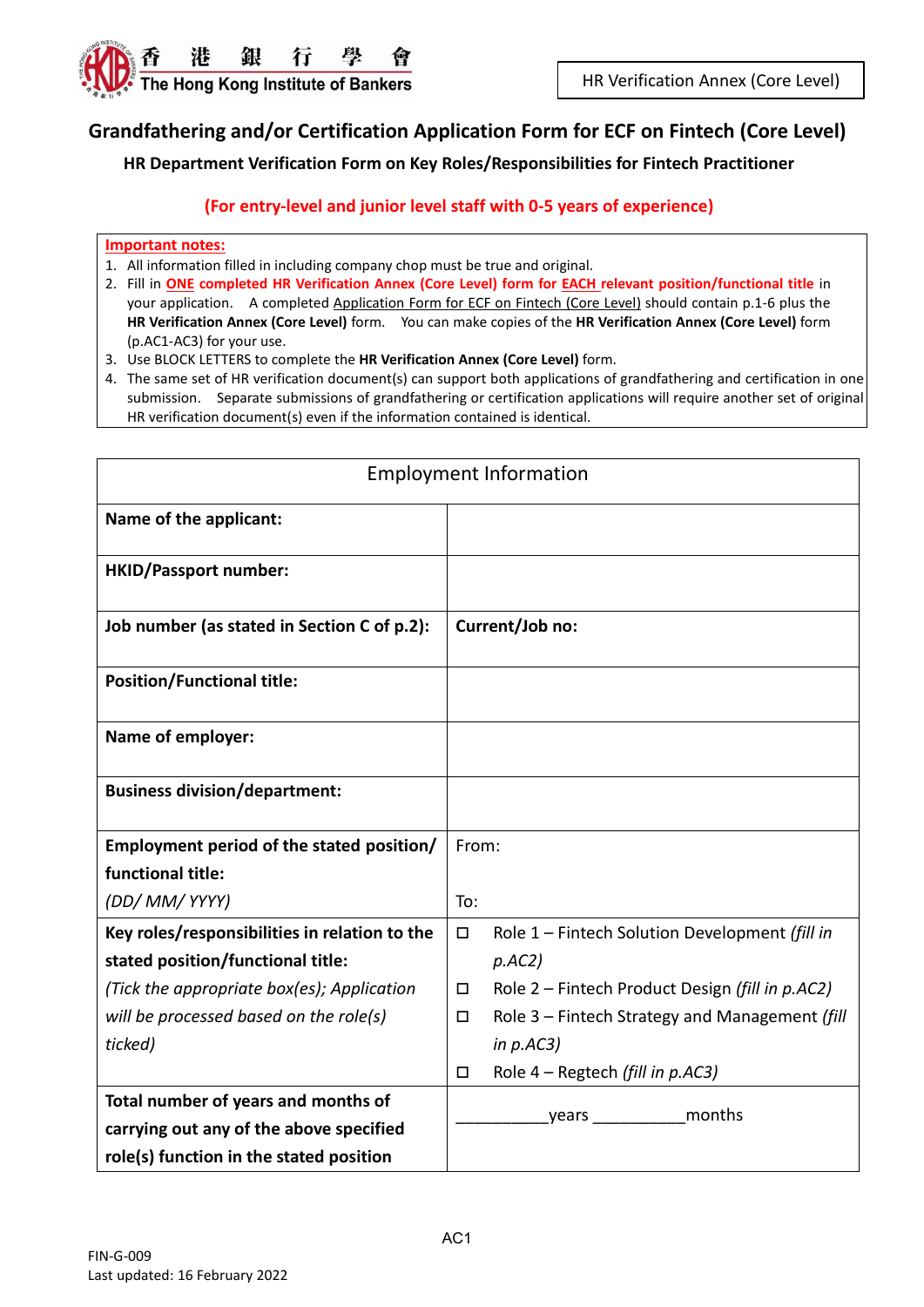

Tick in the appropriate "Key Roles/Responsibilities" in relation to your position/functional title stated on p.AC1 of the **HR Verification Annex (Core Level)** form.

|    |                                                                                                                                                             | Please "√"  |
|----|-------------------------------------------------------------------------------------------------------------------------------------------------------------|-------------|
|    | <b>Key Roles/Responsibilities</b>                                                                                                                           | where       |
|    |                                                                                                                                                             | appropriate |
| □  | Role 1 - Fintech Solution Development                                                                                                                       |             |
| 1. | Keep abreast of latest Fintech developments including Fintech products, innovative tools and<br>solutions, emerging technologies, and best practices        |             |
| 2. | Analyse Fintech application use cases and business requirements, and formulate technical<br>specifications for Fintech applications and solutions           |             |
| 3. | Develop Proof-of-Concept and coordinate the evaluation process                                                                                              |             |
| 4. | Assist in technical design, development, integration, and implementation of Fintech solutions and<br>applications                                           |             |
| 5. | Use some advanced and specialized skills in support of test plan, test cases/scripts, test<br>environments, test data, and perform testing                  |             |
| 6. | Work closely in a team environment and meet Fintech project schedules                                                                                       |             |
|    |                                                                                                                                                             | Please "√"  |
|    | <b>Key Roles/Responsibilities</b>                                                                                                                           | where       |
|    |                                                                                                                                                             |             |
|    |                                                                                                                                                             | appropriate |
| □  | Role 2 - Fintech Product Design                                                                                                                             |             |
| 1. | Design and develop Fintech products in response to the rapidly changing business environment<br>and user needs                                              |             |
| 2. | Use some advanced and specialised skills to analyse the needs and opportunities for new Fintech<br>products to improve user experience                      |             |
| 3. | Propose Fintech product development strategies and participate in the product management<br>cycle                                                           |             |
| 4. | Compile metrics to meet business needs and objectives                                                                                                       |             |
| 5. | Collaborate with different business units to understand their priorities and elaborate<br>requirements on features and functionalities for Fintech products |             |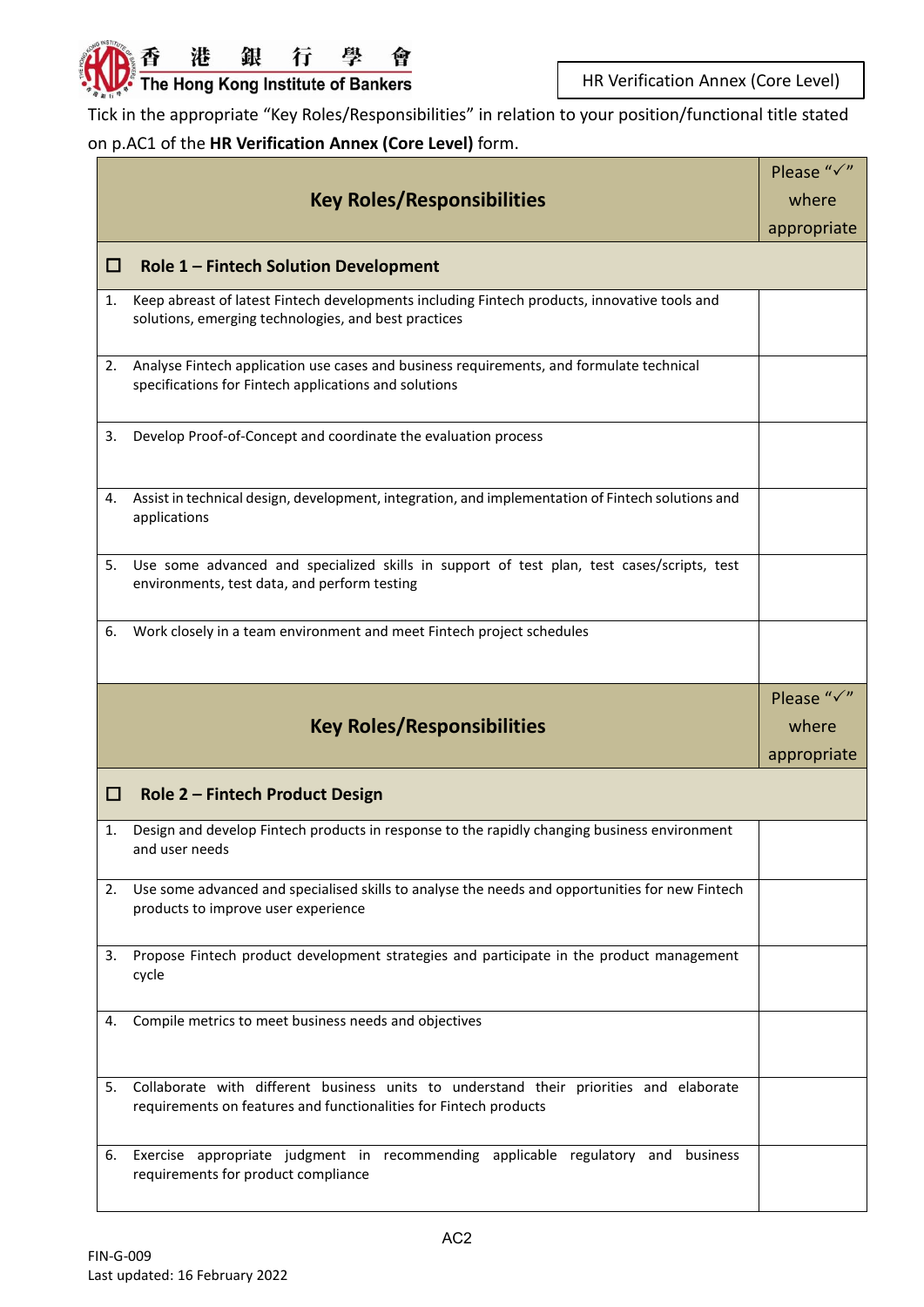|    | 港<br>銀<br>行                                                                                                                                                                                         |  |                         |  |  |
|----|-----------------------------------------------------------------------------------------------------------------------------------------------------------------------------------------------------|--|-------------------------|--|--|
|    | The Hong Kong Institute of Bankers<br>HR Verification Annex (Core Level)                                                                                                                            |  |                         |  |  |
|    |                                                                                                                                                                                                     |  | Please " $\checkmark$ " |  |  |
|    | <b>Key Roles/Responsibilities</b>                                                                                                                                                                   |  | where                   |  |  |
|    |                                                                                                                                                                                                     |  | appropriate             |  |  |
| □  | Role 3 - Fintech Strategy and Management                                                                                                                                                            |  |                         |  |  |
| 1. | Study the capabilities of emerging technologies and identify opportunities to improve banking                                                                                                       |  |                         |  |  |
|    | operations and products by formulating and demonstrating use cases of technologies                                                                                                                  |  |                         |  |  |
| 2. | Keep abreast of the latest Fintech regulatory requirements, industry initiatives, and best practices                                                                                                |  |                         |  |  |
|    |                                                                                                                                                                                                     |  |                         |  |  |
| 3. | Analyse and study business objectives and requirements on Fintech development                                                                                                                       |  |                         |  |  |
| 4. | Follow up, monitor, and support the AI's Fintech strategic initiatives and business/partnership                                                                                                     |  |                         |  |  |
|    | development                                                                                                                                                                                         |  |                         |  |  |
| 5. | Drive Fintech initiatives/projects and act as the key interface between external parties, business                                                                                                  |  |                         |  |  |
|    | users, and technical teams in support of project co-ordination                                                                                                                                      |  |                         |  |  |
|    |                                                                                                                                                                                                     |  | Please "√"              |  |  |
|    | <b>Key Roles/Responsibilities</b>                                                                                                                                                                   |  |                         |  |  |
|    |                                                                                                                                                                                                     |  | appropriate             |  |  |
| □  | Role $4 -$ Regtech                                                                                                                                                                                  |  |                         |  |  |
| 1. | Observe the development around best practices for the use of Regtech                                                                                                                                |  |                         |  |  |
|    |                                                                                                                                                                                                     |  |                         |  |  |
| 2. | Assist in drafting and revising policies and guidelines taking into account regulatory requirements<br>and technology development to ensure adherence to the best practices for Regtech application |  |                         |  |  |
| 3. | Keep abreast of the capabilities of emerging technologies and identify opportunities and use                                                                                                        |  |                         |  |  |
|    | cases for Regtech to transform risk management and regulatory compliance                                                                                                                            |  |                         |  |  |
|    |                                                                                                                                                                                                     |  |                         |  |  |
| 4. | Assist in performing gap analysis of Regtech maturity, taking into consideration the advancement<br>in innovative technologies                                                                      |  |                         |  |  |
|    |                                                                                                                                                                                                     |  |                         |  |  |
| 5. | Conduct Regtech vendor solution assessment and regulatory and business requirement<br>conversion                                                                                                    |  |                         |  |  |
|    |                                                                                                                                                                                                     |  |                         |  |  |
| 6. | Assist in the development of Regtech solutions/proof-of-concepts                                                                                                                                    |  |                         |  |  |
|    |                                                                                                                                                                                                     |  |                         |  |  |
|    | <b>Verification by HR Department</b>                                                                                                                                                                |  |                         |  |  |

The employment information provided by the applicant in this form has been verified to be consistent with the information on the applicant that is retained by the HR department of the applicant's employer (where the organisation has a record of this information).

| Signature & Company Chop |     | Date |
|--------------------------|-----|------|
| Name:                    |     |      |
| Department & Position:   |     |      |
| FIN C.000                | AC3 |      |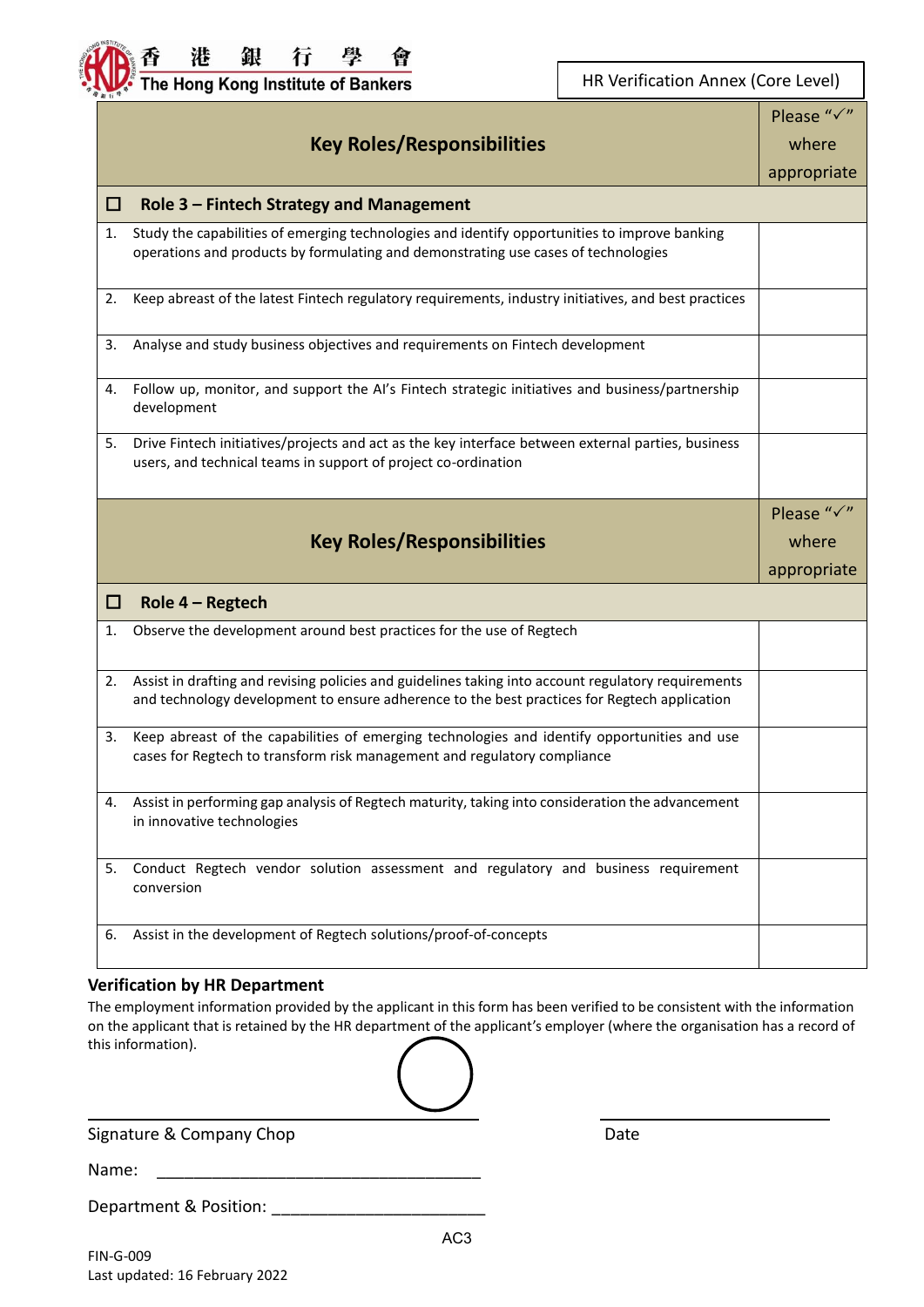